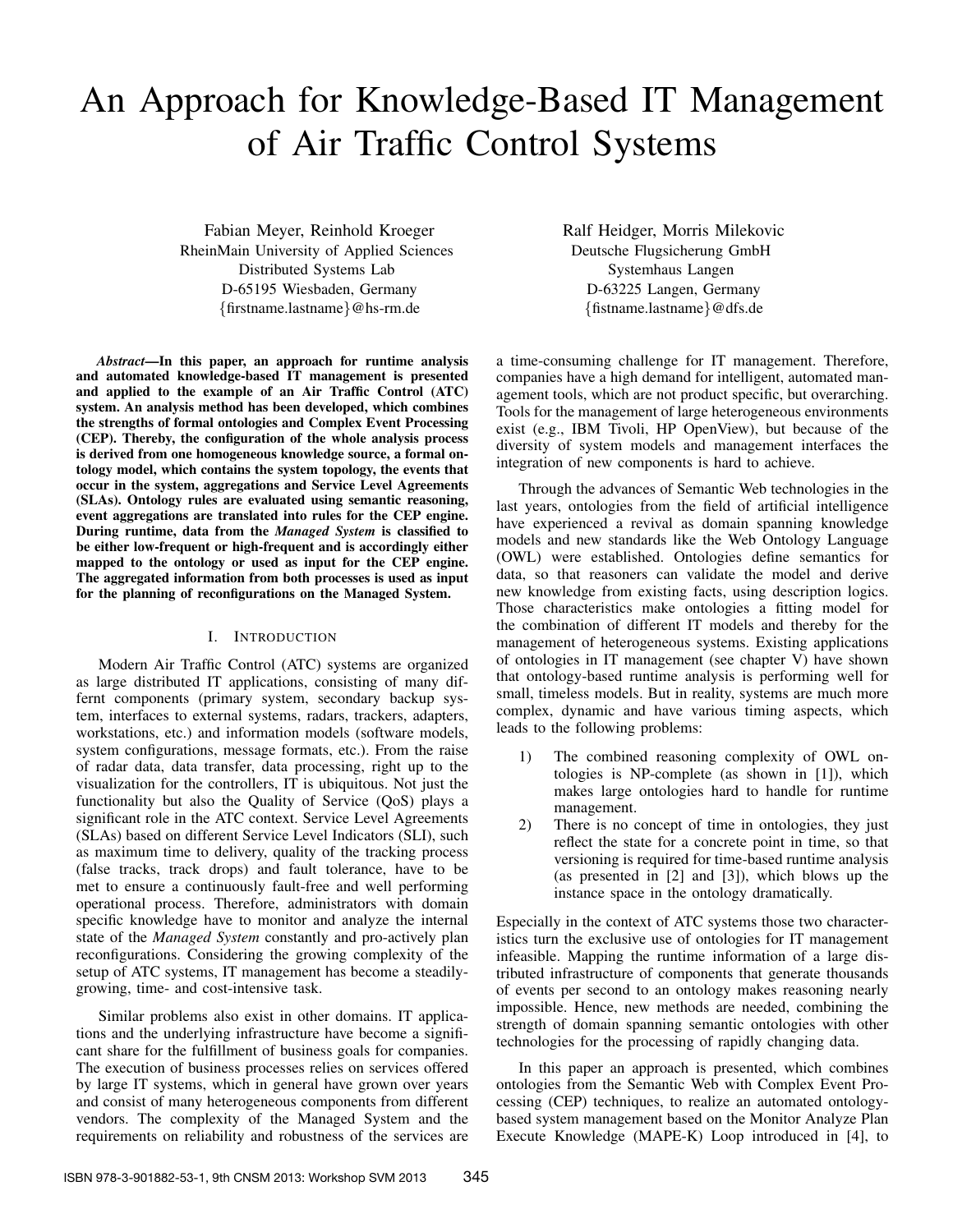

Fig. 1. Structure of the different models for the Knowledge Component of the Management System

be capable of processing data streams with high event rates. Therefore, runtime analysis, knowledge derivation, situation assessment and automated reconfiguration methods are developed.

Section II presents the new approach, Section III applies the approach to a use case from the ATC context, Section IV presents the current state of the project and the planned future work, Section V gives an overview of related work, before a summary is given in Section VI.

#### II. APPROACH

The approach presented in this section describes the combination of ontologies and CEP techniques, fulfilling the central requirement that all components of the Management System are configured by one homogeneous model, the ontology. Therefore, a software architecture based on the MAPE-K Loop was developed, where some of the MAPE-K components are melt together or are spread over several components.

The Knowledge Component is a data storage for models used in the management cycle. It is a passive component, which can be queried or updated. The stored models (as shown in Fig. 1) are used for the reasoning performed by the Analysis Component and to configure the components of the system. Domain models stored in the Knowledge Component are divided into models that are either independent of the Managed System or system specific. All those models are combined to a *Runtime (RT)*-model, which is filled with instances and assertions from the system configuration and used as initial input for the Knowledge Component.

For this approach, the following system independent models were defined: (1) The *Event (Ev)*-model defines the basic OWL structure of a system event. Therefore, the Common Base Event (CBE) [5] model is converted into an ontology. Besides payload, the CBE format also defines different meta-aspects (e.g., version, creation time, reporter component, source component). (2) The *CEP*-model defines aggregations that can be performed on the event data streams and the system model to generate new complex events. Basis for the definition of the *CEP*-model is the Statement Object Model (SODA) of the Event Processing Language (EPL) [6]. Common aggregations are arithmetic operators (e.g., minimum, maximum, average) and pattern matching (e.g.,  $A \wedge B \rightarrow C$ ). (3) The *SLA*-model defines the structure of SLAs, SLIs and QoS. The Tele Management Forum has published the SLA Management



Fig. 2. Data flow between the components of the Management System.

Handbook [7], which presents useful key concepts and definitions. Those concepts are mapped to a formal ontology representation, so that they can be applied to a Managed System.

The models presented so far are used as a basis for the defining the following system specific models: (4) The *System Topology (Sys)*-model defines the structure of the Managed System (components, attributes, relationships, configurations and runtime properties). In most cases, the topology can be converted automatically from an existing model, e.g., UML model (see [8]). If no convertible system model exists, the system has to be modeled manually. (4) The *System Event (SysEv)*-model defines the simple events, which are generated when the system performs state transition (e.g., events written as log entries to a log file). In general, there is no formal model for system events, which can be converted into an ontology representation. Hence, those events have to be modeled manually, using the *Ev*-model as basis. (5) The *System Aggregation (SysAgg)*-model uses the concepts defined in the *CEP*-model to describe the aggregation of complex events based on the simple events, defined in the *SysEv*-model in combination with the system entities described in the *Sys*-model. Therefore, aggregations are modeled, referencing either events or system entities as input and complex events as output. Furthermore, the model defines a mapping between system components and simple/complex events using Semantic Web Rule Language (SWRL).

For the Managed System, a *System Service Level Agreement (SysSLA)*-model is defined, representing the SLAs for the Managed System using the *SLA*-model. SLIs for the SLAs are references of the states of the different system components, represented by property assertions in the ontology model. There are models for the definition of SLAs as the Web Service Level Agreement (WSLA) language [9]. If existent, those models can be converted into ontologies. In general, SLAs are just defined as a paper contract between customer and supplier and hence have to be formalized by hand. Furthermore, a reconfiguration aggregation is defined for each SLA, creating an according reconfiguration event, when the SLA is broken.

The structure and data flow of the Management System is show in Fig. 2. The Analysis Component is the basis for the realization of the MAPE-K's analyze and plan components. It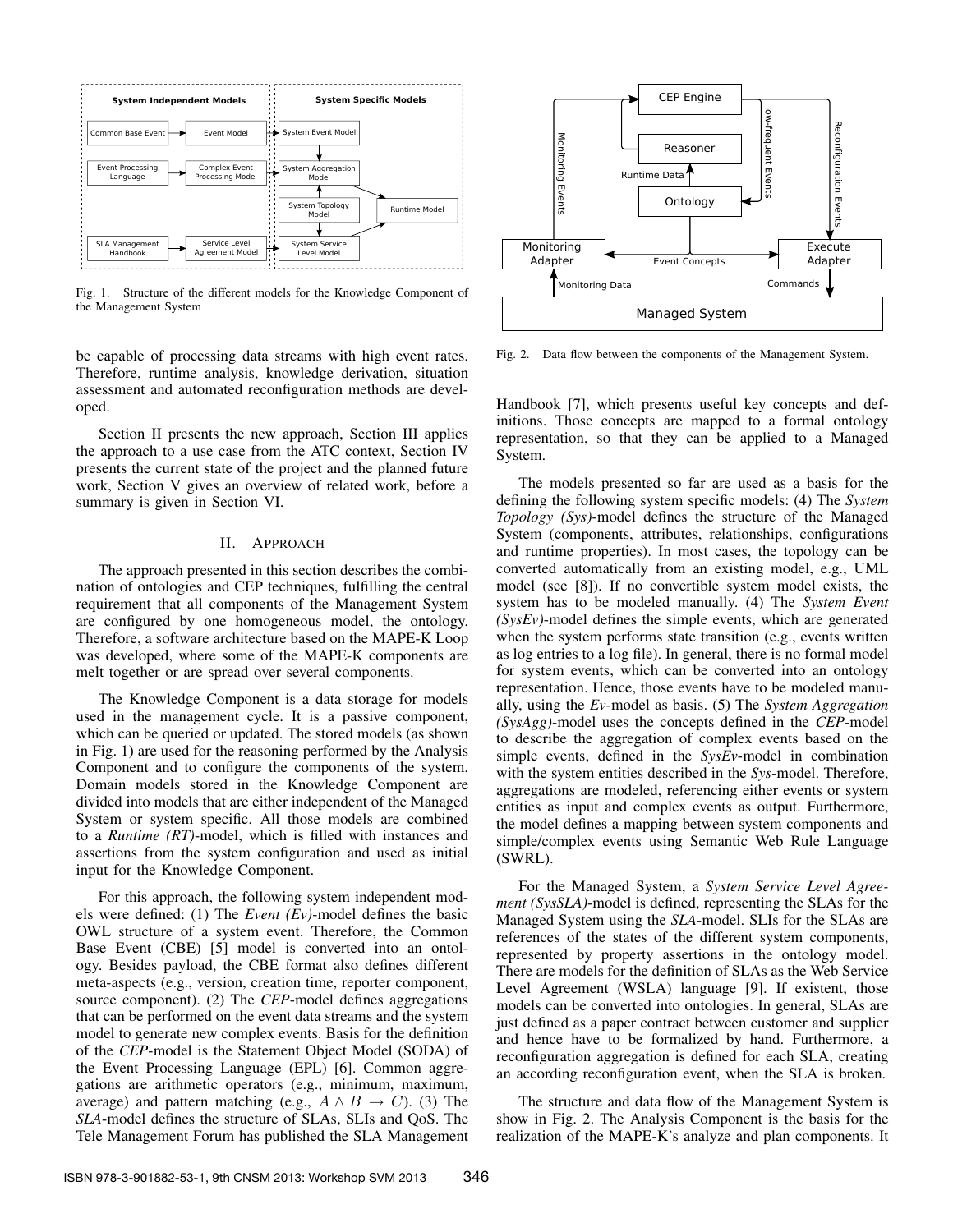analyses the current state of the system, derives new knowledge, performs situation assessment and determines reconfigurations. Based on the information stored in the knowledge base the runtime analysis will be configured automatically, so that these goals can be achieved during runtime. Due to the performance problems for the exclusive use of ontologies for IT management, as described in Section I, a combined analysis mechanism has been developed. Events that describe state changes of the Managed System are classified to be either low-frequent or high-frequent and hence are treated differently for analysis.

In case of low-frequent data, the events are directly added to the ontology (corresponding event instances and property assertions are created) and a reasoning is triggered. Through the mapping between system components and events defined in the *SysAgg*-model the reasoner can evaluate further rules (e.g., assessment and reconfigurations) based on the attributes of the components, which is equivalent to other ontology-based management approached described in chapter V.

In case of high-frequent data, the events are used as input for the CEP engine. The engine is configured (rules are created) using the aggregations defined in the *SysAgg*-model. Since the CEP engine should not just use the event data but also the data stored in the knowledge base, a mechanism is needed to enrich the analysis process. Therefore, a dynamic lookup method is used, extending the event processing engine for knowledge views, which perform a lookup on the knowledge base when executed. Hence, queries can be formulated generically and instance-specific data is aquired from the knowledge base during runtime.

The Adapter Component is the basis for the realization of the MAPE-K's monitor and execute components. Its task is the translation of system specific information to the event format of the Management System and the other way around. Therefore, the implementation of the Adapter Component is specific for each Managed System, so that the corresponding management interface can be used. For each type of monitoring data a mapping to the corresponding event of the *SysEv*-model is defined. The mapping is applied to all monitoring records retrieved from the system, and events are created and fed into the Management System. For each event retrieved from the Management System a mapping is defined, which maps the event to a command, executed on the Managed System.

The monitoring adapter reads the monitoring data from an interface of the Managed System and translates it into input events of the Management System, using the event definition of the knowledge base. Those events are sent to the Analysis Component, where they are used as input for the CEP engine. The engine is configured with the aggregation rules, which are defined in the knowledge base and use the events and the runtime information from the knowledge base for the derivation of new complex events. All output events from the engine, classified as being low-frequent, lead to an update of the knowledge base, triggering the semantic reasoning. Reconfiguration events are received by the Adapter Component and translated into commands on the Managed System.

## III. APPLICATION ON THE ATC SYSTEM

As mentioned in Section I, the context of the project is the automated knowledge-based management of an ATC system. Hence, in this section the application of the approach on a specific use case of the Air Traffic Management system PHOENIX (see [10]) of Deutsche Flugsicherung GmbH is presented: The monitoring of the SLIs of radar systems, the assessment of their QoS based on its *Probability of Detection (POD)* (high  $POD \equiv$  well performing radar) and the reconfiguration of the system, if the SLAs are not met anymore. Therefore, a *Sys*model and an *Ev*-model are created, aggregations, SLAs and reconfiguration actions are defined and system adapters are implemented. For a better understanding, models used in this example are severe simplifications.

The definition of the ATC-specific *Sys*-model is derived from the XML-based PHOENIX configuration schema, which is a conceptual definition of the different components. Needed parts of the schema are automatically transformed into an ontology model, using a developed model converter. The resulting ontology contains the following concepts: A *radar* has an *id*, a *position* in latitude/longitude coordinates and a *range* in nautical miles. Radars are assigned to *tiles* by a *radarAssignment* property. A *tile* represents an observation area on the map. It is defined by an *origin* and a *dimension* in latitude/longitude coordinates as well as an *id*. Events that occur in the ATC system are *POD*-events, generated by a statistic component of the ATC system for every measurement of a *radar* as described in [11], and *Radar Assignment (RA)* events, which are commands for the association of *radars* to *tiles*.

Based on the *Sys*-model, the *SysAgg*-model and *SLA*-model are defined. Therefore, the model is extended by the following aspects: (1) An *Average POD (AvgPOD)*-event, representing the complex event of the average *POD* for each *radar*. It is aggregated by the average value of the *POD*-event for each *radar* over ten minutes. (2) A *Prone Radar (PRad)*-event, representing the complex event of a *radar* malfunction. It is raised if two following *AvgPOD*-events for a single *radar* violate an defined threshold. (3) A *Prone Tile (PTile)*-event, representing the complex event that a *tile* is not configured sufficiently for operational service. It is raised if a *tile* has not a *radarAssignment* of at least two non-prone *radars*. (4) A *potentialRadar* property, representing potential relations between *tiles* and *radars*. (5) A SWRL rule, stating that a *radar* can potentially be assigned to a *tile*, if the area of the *tile* is completely covered by the *radar* and it is not yet assigned to the *tile*. A reconfiguration aggregation is defined, which generates a *RA*-event, if a *tile* is prone and there are other potential *radars* for the *tile*.

## IV. STATUS

The modeling of the ontologies is partially done. The software has been implemented prototypically ,using the OWL API for ontology handling, the Pellet OWL reasoner for ontology reasoning, and the Esper CEP engine for event processing. The communication of the ATC system is realized by a message-oriented middleware. To extend the system by a new process, the API of the middleware can be used to subscribe to message topics (monitoring) or to send messages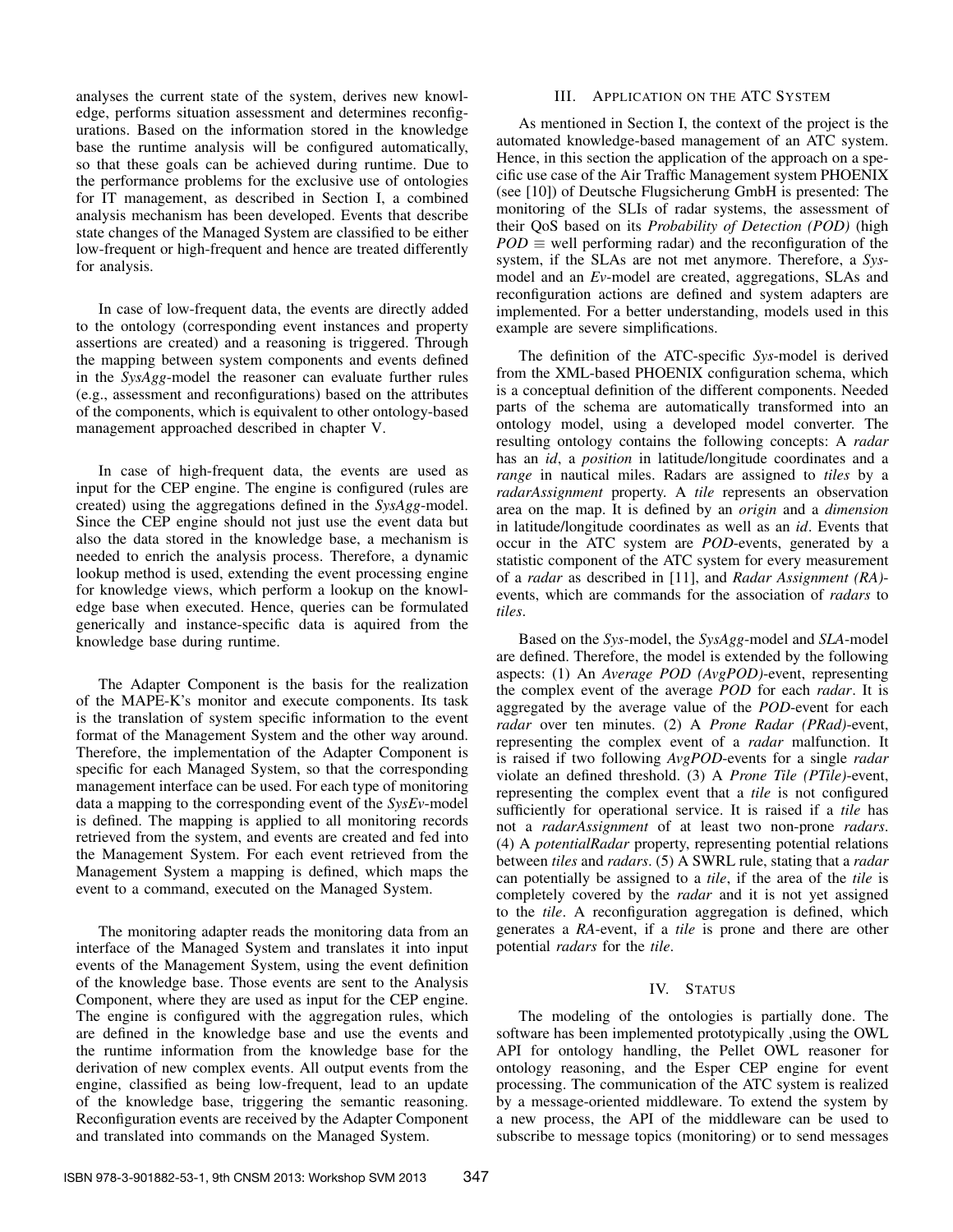to other processes (commanding). Therefore, an adapter process was implemented, using the middleware to serve as a bridge between the ATC and the Management System. On the ATC side, the adapter process subscribes to the *Radar Status (RS)*-messages, which are translated into *POD*-events for the internal use. On the Management System side the adapter receives *RA*-events, which are translated into *Radar Assignment (RA)*-command for the ATC system. The prototype was integrated into the ATC's test environment to give a proof of concept for the automated adaptation of the aggregations modeled in the ontology, the handling of runtime data and the accessing of the ontology during query execution.

Complete versions of the models, the implementation of the generic framework and the wider evaluation of the concept are the next steps. As a basis for the implementation of the architecture the OSGi component framework will be used, which offers a loosely coupled, service-based inter-component communication.

#### V. RELATED WORK

Ontologies for IT management are not yet widely used, but there are several publications, which consider the topic. In [12], a mapping of the Structure of Management Information (SMI), the Guidelines for the Definition of Managed Objects (GDMO), Managed Object Format (MOF) and the Common Information Model (CIM) to OWL is defined. The resulting ontology models are combined to a joint model, so that products of different vendors can be managed together.

[13] describes how several abstraction layers of a system are split into a hierarchical structure of ontologies, where often used ontologies are at the bottom of the hierarchy. The reuse of components and models is an important topic in IT systems, and especially for ontology-based automation. The paper shows that OWL is capable of organizing several abstractions of a system in ontologies and reuse defined components in higher layers.

A real-world management application on ontology-based IT management is shown in [14] where ontologies are used to manage a network infrastructure, based on Policy-based Network Management (PBNM) [15]. SWRL rules, evaluated periodically during runtime, are defined to reconfigure the system in case of a blackout. A management component observes the ontology and maps newly added facts to management operations to adjust the system. In a case study, the system is applied to a backup service of a network provider. In case of a broken connection new resources are assigned. The authors state that the developed concept can be applied to other IT management problems easily.

[16] presents an architecture for automated knowledgebased IT management. A formal ontology model is used as knowledge component. Monitoring data from the Managed System is mapped to instances and assertions of the formal model and new knowledge is derived using semantic reasoners (exact reasoning) and Bayesian networks (probabilistic reasoning). Based on the results of the analysis phase, management decisions are made and executed as commands on the Managed System.

The combination of ontologies and data stream mining was also addressed in some publications. In [17], an approach for a context-aware data mining framework is presented, where context information is modeled using an ontology. During the data mining process the model is accessed through knowledge operators in the event processing language. The events in the data stream are not part of the domain model and the aggregation rules are defined externally.

An architecture for a knowledge-based data mining framework is presented in [18]. The framework allow the connection of different mining operators into a dynamic mining network. A Domain Specific Language (DSL) is developed for the configuration of the network, which also includes so called tagging operators that extend the data stream by information acquired from the knowledge base. The structure of the events is part of the DSL, but no formal mapping to the topology of the underlying Managed System is defined.

Panov et. al. present an ontology for data mining in [19] called OntoDM. The ontology contains concepts for data mining specific datatypes, datasets, tasks, algorithm and components, but no automated translation to rules for CEP engines or connections to the context entities are defined. Some of the presented publications consider the combination of data mining and ontologies, but none of them uses a formal model, containing the system topology, the events and aggregations, to automatically derive the configuration for a combined runtime analysis.

## VI. CONCLUSION

In this paper, an approach for automated knowledge-based IT management was presented. Ontologies from the Semantic Web and their reasoning capability were combined with CEP techniques to achieve a new anylsis method, solving the problem of time modeling and state space explosion, in contrast to the exclusive use of ontologies. Therefore, a semantic model is defined, containing a topology model, system events, aggregations and SLAs, which is then used as a basis for the derivation of rules for runtime event aggregation in the CEP engine.

During runtime, monitoring information from the system is divided into low-frequent and high-frequent data, and hence either being used as input for the ontology or for the CEP engine. For the evaluation of the complex event aggregation rules, the events as well as the information stored in the ontology are used. Reconfiguration events, generated by the engine, are translated into system reconfiguration commands, which are executed on the Managed System.

The approach was applied to a use case from the management of an ATC system. An example was presented, where an automatic radar reconfiguration was performed, based on a formal system model of the ATC system and its low level events.

It has been shown that the combination of ontologies and CEP facilitates an analysis method, relying on the strong semantics of ontologies to describe the aspects of heterogeneous systems in a homogeneous way, but is also capable of handling runtime data with high events rates.